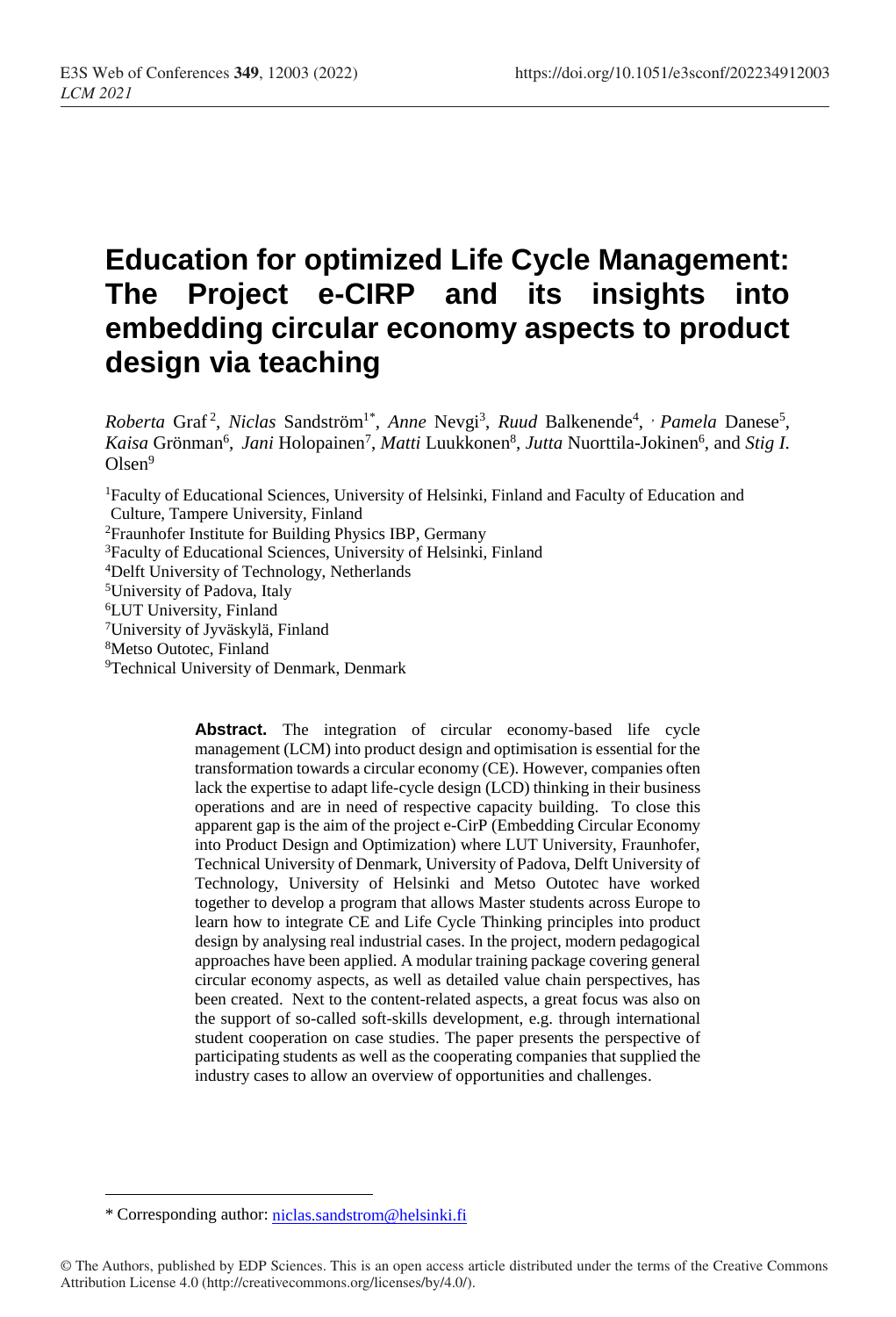## **1 Introduction**

Emerging new digital technologies and tools, and new pedagogical approaches, have rapidly changed the education system of the 21st century. These rapid changes require innovation efforts from all university teachers. In recent years, flipped learning (cf. flipped classroom) [1, 2] has become one of the most promising and popular pedagogical approaches in the field of education and especially in higher education. The most mentioned motivation for switching from a traditional to a flipped learning format has been the idea that students should engage in active learning, peer interaction and discussions rather than listening to a lecture [3]. In order to meet both challenges posed by emerging new technology and new pedagogical approaches, the five European technical universities (LUT University, Fraunhofer, Technical University of Denmark, University of Padova, Delft University of Technology), and University of Helsinki with support from the Finnish company Metso Outotec established a consortium that aimed to develop a pedagogical module for Master students, combining the different perspectives required to face a multidisciplinary subject such as circular economy (CE). The consortium launched a research and development project with the purpose of planning and testing a course for Master students that can help to train professionals capable of meeting the needs today's companies have.

This research project is financed by the European Institute of Innovation and Technology (EIT) Raw Materials (RM), (title of the project: "Embedding Circular Economy into Product Design and Optimization", acronym: E-CIRP, period: 01/2019-12/2021, Specific Grant Agreement No. EIT/RAW MATERIALS/SGA2019/1, lead partner: LUT University).

From the educational perspective, the overall purpose of the project is to develop and assess how different ways to learn can be used and combined to provide an excellent learning experience to both students and educators, as well as for the companies taking part. The partners of the e-CirP project decided to adopt a modular approach, splitting the whole course into educational modules. One of the modules concerns developing a program that allows Master students across Europe to learn how to integrate CE and Life Cycle Thinking principles into product design by analysing real industrial cases. The pedagogical model chosen was flipped learning, in which students became acquainted with the subject prior to joint teaching sessions by studying independently or in a group using videos, combined with case-based or as we call it challenge-based learning. The students deepened their learning on online lectures and by solving real-life problems with challenges provided by industrial partners.

The aim of this paper was to understand what the potential issues, challenges, and positive aspects are in planning, developing, and implementing flipped learning and challenge-based learning concerning a multidisciplinary subject (i.e., CE) in multinational teamwork.

## **2 Theoretical background**

In the e-CirP project, modern pedagogical approaches, such as virtual reality (VR) and flipped learning [4], have been adapted and applied. The learning modules integrated industry cases, or better real-life challenges, at most partner universities. Case-based learning (CBL) works in promoting the students' critical abilities and critical thinking, problem solving skills, decision-making and collaborative abilities, while supporting for instance communicative skills, regulation skills (individual and group), and leadership skills [5, 6]: in addition to getting on with the task, the students also have to manage their professional relations with each other [7].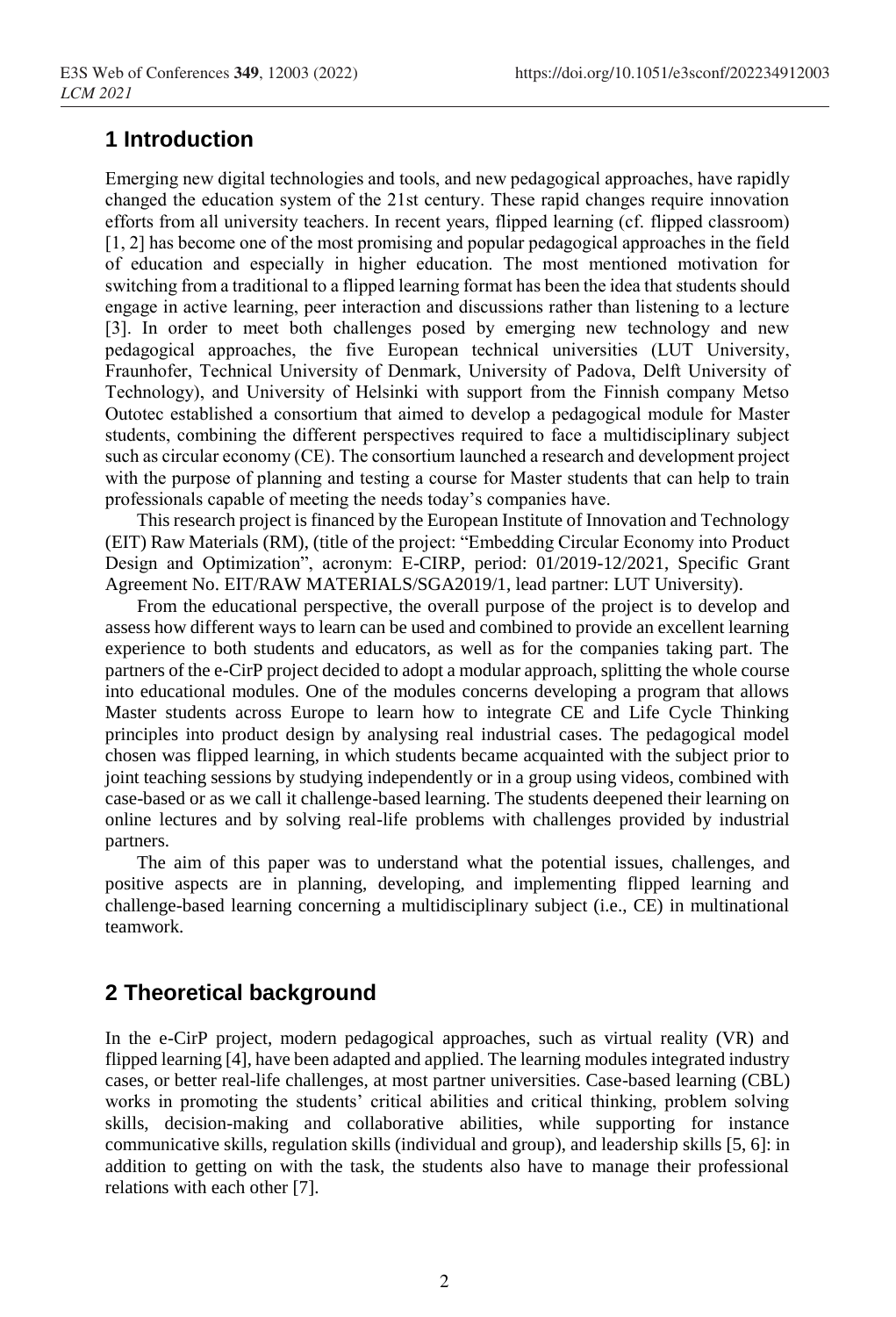CBL and challenge-based learning (ChaBL) has, indeed, been shown to promote socalled soft skills, for instance in medical sciences [8]. We refer to the CBL approach applied here as challenge-based learning (ChaBL). The expected benefits of this ChaBL approach include *Authenticity and real-life meaningfulness*, *Ability to promulgate the universityindustry nexus as a platform for learning*, and *Learning of soft skills (decision-making, management skills, communicative skills in multidisciplinary teams, etc.)*

In such collaborative learning activities and knowledge co-creation, the relevant values and goals also impact the social and group-regulated dimensions of the process [9]. The benefits of collaborative and challenge-based learning have been shown to be significant. For instance Vivas and Allada [10] applied case-based (in our vocabulary, challenge-based) in engineering studies by using theme-oriented case studies to the learning situation. Yadav and colleagues [11] found that the conceptual understanding of students that had been involved in challengebased learning was statistically significantly higher than of students that had participated in content-wise similar but more traditional, mainly lecture-based teaching.

## **3 Method and process to develop the learning modules**

#### **3.1 The aims and methodology of the e-CirP project**

The e-CirP project covers three academic years (i.e., 2019-2020, 2020-2021, and 2021-2022). The project aims at developing a course for Master's students, combining different perspectives that are essential in facing a multidisciplinary area such as CE. In specific, the project amalgamates the following perspectives: i) mechanical engineering and product design, ii) environmental engineering and sustainability assessment, and iii) business aspects. The partnering university colleagues build the modules with the aim of ensuring that students acquire skills on choice of raw materials and product performance, the company's circular business development, and the circularity of the economy as a whole. During the course, a core activity for the students is working in teams using ChaBL in collaboration with real industry partners.

The methodology applied follows the lines of action research. Based on a literature review concerning action research, Coghlan and Coghlan [12] phrased the principles as follows: "i) research in action, rather than research about action; ii) participative; iii) concurrent with action; iv) a sequence of events and an approach to problem solving." The consortium authoring this paper is not developing the course and the case study activity following a linear path, rather, the partners are adopting iterative cycles. Each cycle has a length of one year and consists of four steps, i.e., planning, implementing, testing, and improving/re-planning (see Figure 1).



**Fig. 1.** The action research cycle [13].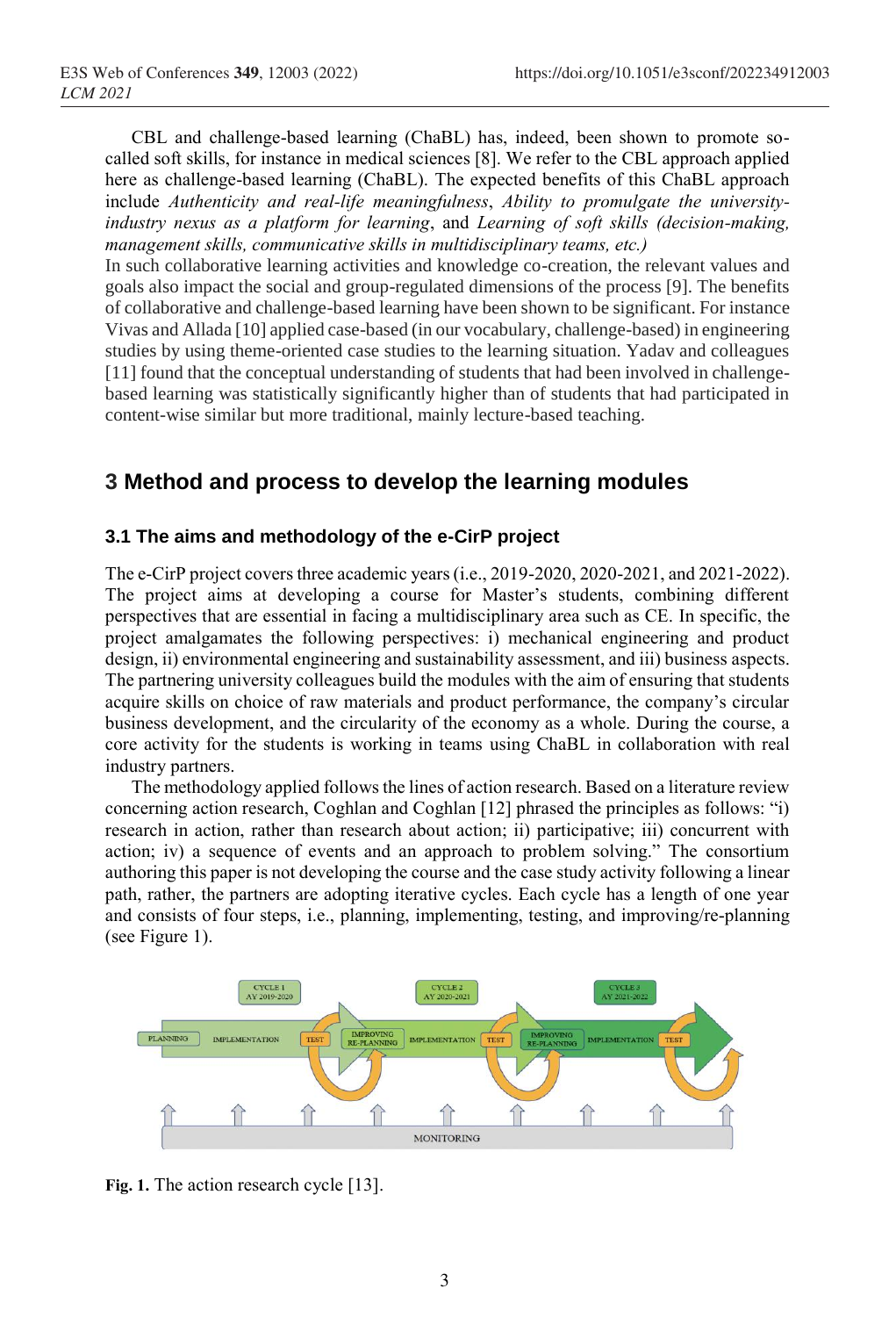A modular training package covering general circular economy aspects, as well as detailed value chain perspectives, was created. Next to the content-related aspects, a great focus was also on the support of the development of so-called soft skills, which took place through international student cooperation on the challenges and through the pedagogical choices that laid emphasis on co-creation and student activity and agency in formulating the course structure and even content. During the three-year project, three academic terms are covered, where two cycles have already been completed and evaluated.

The intended learning outcomes (ILOs) of the educational modules for LCM express that after completing the modules, the student is able to apply life cycle thinking in the design and optimization of the techno-cycle of products and to understand how CE principles can be connected and integrated in techno-cycle products to address sustainability challenges. A strong emphasis is on students' ability to discern the role and importance of the product design phase for the life cycle of a product and to be able to integrate systematic product design possibilities with circular product design. The students can also apply circular economy principles in systematic material selection by following the rules of the 6 R's (*reduce, rethink, refuse, recycle, reuse, repair*). They learn to analyse the impacts of the decisions made by the product designer and to identify the enablers and drivers of sustainable business around product design. They also learn to rethink products, services, underlying processes and business models from the perspective of different actors in the value chain and product life cycle.

For the pedagogical development and evaluation of the learning environment, a scale tool for measuring affordances was created and tested. Affordances are the properties "of the environment… what it offers the animal, what it provides or furnishes, either for good or ill", and they provide action possibilities for the user [14, 15]. The tool that was created includes the volitive (conative), cognitive and affective dimensions of affordances [14, 15, 16, 17, 18, 19], an integrative approach that has, to our knowledge, not been undertaken in education before. The scale incorporates items (on a Likert scale) such as the following.

- **Supporting self-directed learning**: "During the course I have been offered possibilities... *to realise how the content of the course is useful for my future career*… *for tasks or assignments that have aroused my interest to study the topic further"*
- **Supporting collaborative learning**: "During the course I have been offered possibilities… *to coach others in tasks and assignments… to get timely feedback from a teacher and/or peers"*

In addition, the tool includes questions/statement related to the course overall (the assignments and tasks and the student experiences regarding the content and processes, such as 'It was clear to me what I was expected to learn in the course/module' and 'The exercises and solving challenges deepened my understanding of the theories and topics taught', as well as open-ended questions for improvements and general feedforward. The items in the three affordances scales (volitive, cognitive and affective) were formulated based on myriads of previous research on affordances, both observational and other approaches [cf. 19; 20]

#### *3.2 Engaging students in learning with a feedforward toolkit – Innoduel*

Gathering student feedback in a constant manner was chosen as a student-centric approach to promote student participation and agency during the courses. The engagement was supported by a digital tool [\(https://www.innoduel.com/en/\)](https://www.innoduel.com/en/) that enables quick and anonymous feed forward collection and ranking the participant submissions in order to create a holistic picture of the concerns and wishes that the students have. The method (trigger question/task – data submission – pairwise comparison – automatic creation of a ranking list) is optimally used at the very beginning, mid-term and end of the course. Based on the student feedback, the actions were taken or not taken and reasons for actions were openly shared with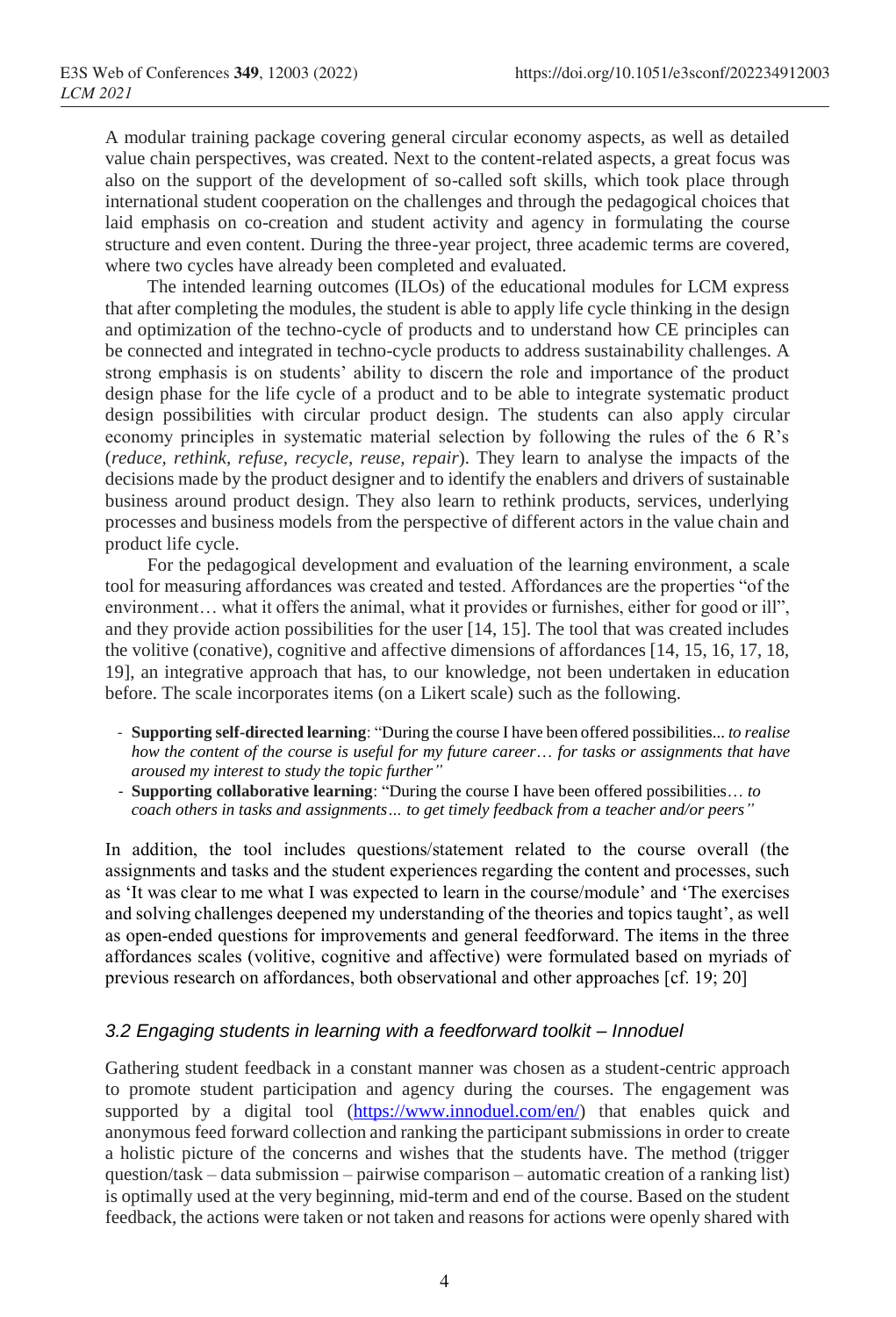students. The method enables both face-to-face and remote engagement, and decisions can be made at once based on the collective preference list that reflects the group's hopes and challenges.

When used in iterative cycles, the participatory approach becomes part of the cocreative practice that in itself promotes a sense of belonging and agency. Instead of retrospective and non-timely traditional feedback systems, mostly benefiting statistical sampling for the uses of administration, with demonstrably little or no impact on improving teaching and pedagogical practices, the timely feedforward is co-created and provides the participants with a real possibility of bringing forth their experiences and gains and challenges that can be collaboratively solved [cf. 21].

## **4 Findings**

On a practical level, the collaboration offered a notable expansion of the course offer at each university. The courses received very positive feedback from students and companies: the real-life challenges and company collaboration produced authentic learning that integrated and promoted 21st century skills such as communication and management abilities supported by the international cooperation. One of the partially surprising highlights from the student engagement cycles (using Innoduel platform) was the expressed need and interest in developing students' soft skills, as opposed to the more substance and content-driven wish to learn the technical side of circular economy, which was ranked lower than the soft skills.

Students highlighted that they got an overview of evaluating environmentally relevant topics and learned how to carry out practical solutions. They emphasized that by studying in flipped and challenge-based learning modalities, they could study both independently and work in groups to deepen their knowledge and understanding of how to analyse complex environmental issues by utilising life cycle thinking. Students said they found international collaboration with their peers and working with real-life company cases very motivating and inspiring.

Teachers reported experiencing pedagogical support as crucial for them to develop and transform their teaching into flipped learning. Creating videos was the first step in reorganizing teaching so that students can first study and then during lessons the focus can be shifted to active learning, such as discussions and group work.

As for companies, they gained new ideas and solution paths from a fresh point of view. Teachers collaborated more intensely than during their normal teaching, and collegial sharing improved their pedagogical "touch" and increased their interest to develop further their pedagogical skills and teaching.

## **5 Discussion and conclusions**

The challenge-based approach was chosen due to the university-industry nexus collaboration and the authenticity of the challenges. The aim was to create shared learning objects that would support team learning and knowledge co-creation between students coming from different institutions and countries. The student groups were multidisciplinary (engineering, business studies and administration), posing a challenge and a possibility for developing means for promoting sustainable ways of collaboration between members of distributed teams that work in different administrative cultures and different time zones. The universities noticed that rather a lot of time should be invested in finding suitable challenges: good alignment between the challenge and the intended learning outcomes was found to be critical for the learning experiences expressed by the students. The integration of computer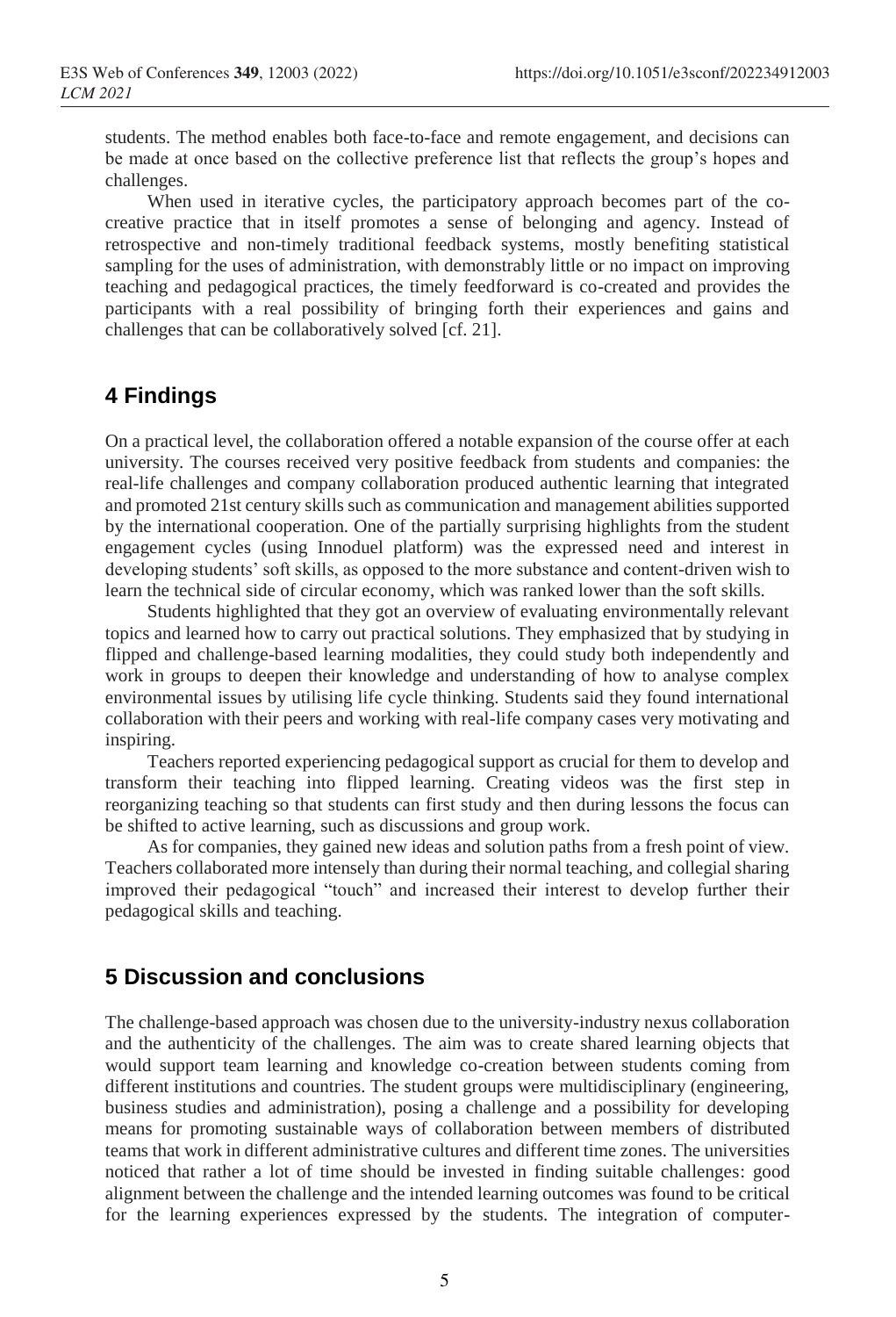supported learning tools and environments such as VR, on the other hand, was found to depend on proper guidance and mentoring face to face, which due to travel restrictions was not possible during this project, and due to this shortcoming, the critical nature of shared physical premises and collaboration in producing VR-enhanced learning environments became obvious. Pedagogical support was crucial to enable teachers to develop learning materials, such as videos, and to change the course curriculum according to translated learning. In addition, it became clear that in future projects should set aside more time for pedagogical support at the beginning of the project.

For the third and final cycle (academic year 2021-2022) of the project, the collaborators are in the process of improving the materials and the entire modules and leveraging the experience from the middle cycle the partners will reformulate and redesign the execution of the challenge study module. Additionally, the partners plan and develop an ad hoc Virtual Reality solution that will promote remote interaction and working on a shared learning object between students, teachers, and industry partners. All cycles and improvements are continuously facilitated and pedagogically designed by pedagogical experts, and the work has resulted in a validated, integrative affordances toolkit [19] that is being further improved for use in designing learning modules and learning environments.

**Acknowledgements.** This project is financed by the European Institute of Innovation and Technology (EIT) Raw Materials, Raw Materials Academy, Specific Grant Agreement No. EIT/RAW MATERIALS/SGA2019/1.

### **References**

- 1. Flipped Learning Network (2014). What is flipped learning? The four pillars of F-L-I-P. Retrieved August 29, 2021, from [http://www.flippedlearning.org/definition.](http://www.flippedlearning.org/definition)
- 2. S. B. Velegol, S. E. Zappe, E. Mahoney, E. (2015). Adv. in Eng. Ed., **4**, 1–37 (2015)
- 3. L. Johnson, S. Adams Becker, V. Estrada, A. Freeman. NMC Horizon Report: 2014 library edition. Austin, Texas: The New Media Consortium, (2014)
- 4. A. Karabulut-Ilgu, N. Jaramillo Cherrez, C.T. Jahren. Br. J. of Ed. Techn. 49, 398-411. (2018)
- 5. W. Hung, D.H. Jonassen, R.Liu, *Problem-Based Learning.* In J. M. Spector, J. G. van Merrienboer, M. D., Merrill, & M. Driscoll (Eds.), Handbook of Research on Educational Communications and Technology (3 ed., pp. 485-506). Mahwah, NJ: Erlbaum. (2008)
- 6. D.E. Allen, R.S. Donham, S.A. Bernhardt, New Dir. Teach. Learn. 128, 21–29 (2011)
- 7. J. Andriessen, M. Pardijs, M. J. Baker, *Getting on and getting along: Tension in the development of collaboration.* In M. J. Baker, J. Andriessen, & S. Järvelä (Eds.), Affective learning together: Social and emotional dimensions of collaborative learning (pp. 205–230). New York, NY: Routledge. (2013)
- 8. S. Gade, S. Chari, Adv, in Phys. Ed. 37,4 (2013)
- 9. S. J. Karau, K. D. Williams, Curr. Dir. in Psych. Sc., 4, 5 (1995)
- 10. J. F. Vivas, V. Allada. Int. J. Engng Ed. **22**, 2 (2006)
- 11. A. Yadav, C. Mayfield, N. Zhou, S. Hambrusch, T. Korb, ACM Transactions on Computing Education, **14**, 1 (2014)
- 12. P. Coughlan, D. Coghlan, Int. J. of Oper. & Prod. Man., 22, 2 (2002)
- 13. R. Mocellin, N. Sandström, S. Tegazi with R. Balkenende, P. Danese, J. Faludi, P. Ferro, R. Graf, K. Grönman, L. Macchion, J. Nuortila-Jokinen, S. I. Olsen, E. Polat, A. Toghyani. *Teaching Circular Economy: An interactive and multi-disciplinary approach.* In Proceedings of the 28th Annual Conference of EurOMA, July 5-7, 2021, Berlin, Germany (online) (2021)